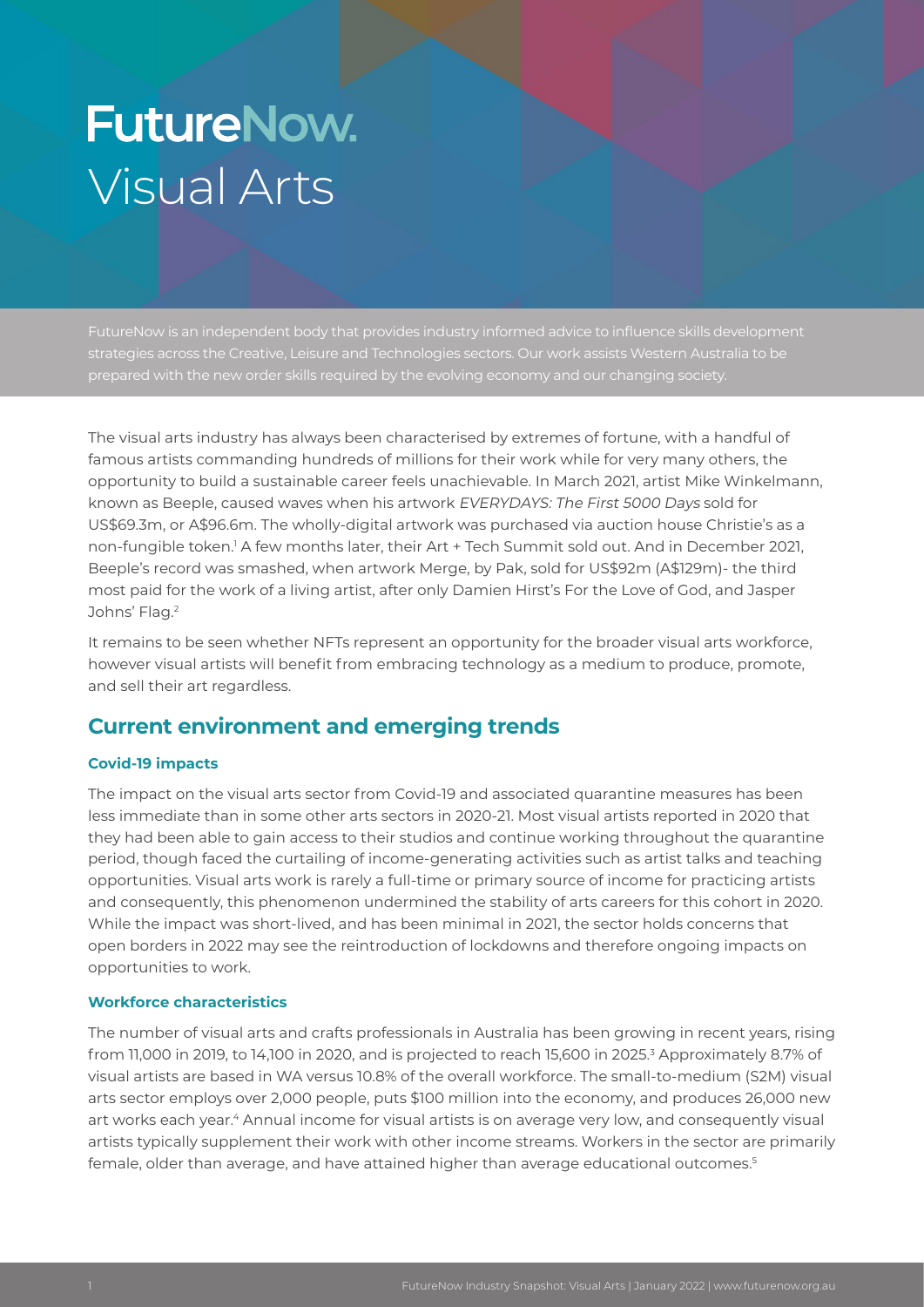Australia Council research suggests that visual artists' average income is approximately \$48,000 per annum, well below the national average. The gender pay gap is significantly more acute than average in the sector, with female artists earning on average 44% less than their male counterparts for their creative work.<sup>6</sup> No firm data exists to explain the gap, though it is recognised that women have been underrepresented in media and galleries, and are underrepresented in higher income disciplines such as sculpture.

## **Emerging Opportunities**

## **Arts and health**

Evidence in support of the value of engagement with the arts for health and wellbeing is considerable and growing, and underpins national arts and health policies.7 8 As Western Australia emerges from two years of isolation into a world where Covid-19 is becoming endemic, the importance of our physical and mental health has never been greater.

Outgoing CEO of the Chamber of Arts and Culture WA, Shelagh Magadza, chose to highlight in her December 2021 exit interview for industry news source ArtsHub:

" '… there is massive research out there around the benefits of arts programs on health – mainly mental health, but it can also be around physical health in contexts such as aged care,' she told ArtsHub. 'This is an area in Australia that we are not really looking at, but it's an area for potential jobs,' she said… 'The National Skills Framework now has an arts health qualification, but not many TAFEs or eligible RTOs are offering this as an option.'"9

A 2016 report by the WA Arts and Health Consortium, Examination of the use of the arts to improve health and healing in Western Australian hospitals, identified the restorative power of engagement in the arts. 75% of hospitals surveyed indicated that they delivered arts and health activity. The report argued for Arts and Health Coordinator roles to be established for each hospital to ensure that those working in the arts and health arena were appropriately screened, oriented and supported.

In 2020, a new Diploma of Arts and Health was added to the CUA Creative Arts and Culture nationally endorsed training package.<sup>10</sup> The qualification is designed to develop individuals who can create, deliver and monitor arts and health programs for a wide variety of clients and contexts in the arts and health industry. At the time of writing, the qualification was not on scope with a registered training provider anywhere in Australia.

## **Online marketplace**

Online art sales grew during quarantine measures, and industry anticipate this trend will continue to a lesser degree going forward. Online portals such as Artplode, Saatchi Art, Fine Art America, Artfinder, Artnet and Artsy<sup>n</sup> allow visual artists direct access to a global audience. These sites house an overwhelming selection of work however, and artists can become 'lost in the crowd'. A sophisticated understanding and application of social media, data analysis, audience mapping, and development, is necessary for artists to market themselves in this environment.

## **Non-fungible tokens**

An NFT is "a unique and non-interchangeable unit of data stored on a digital ledger."<sup>12</sup> Using blockchain technology in this way allows creators of digital artworks to sell an 'original' piece, and a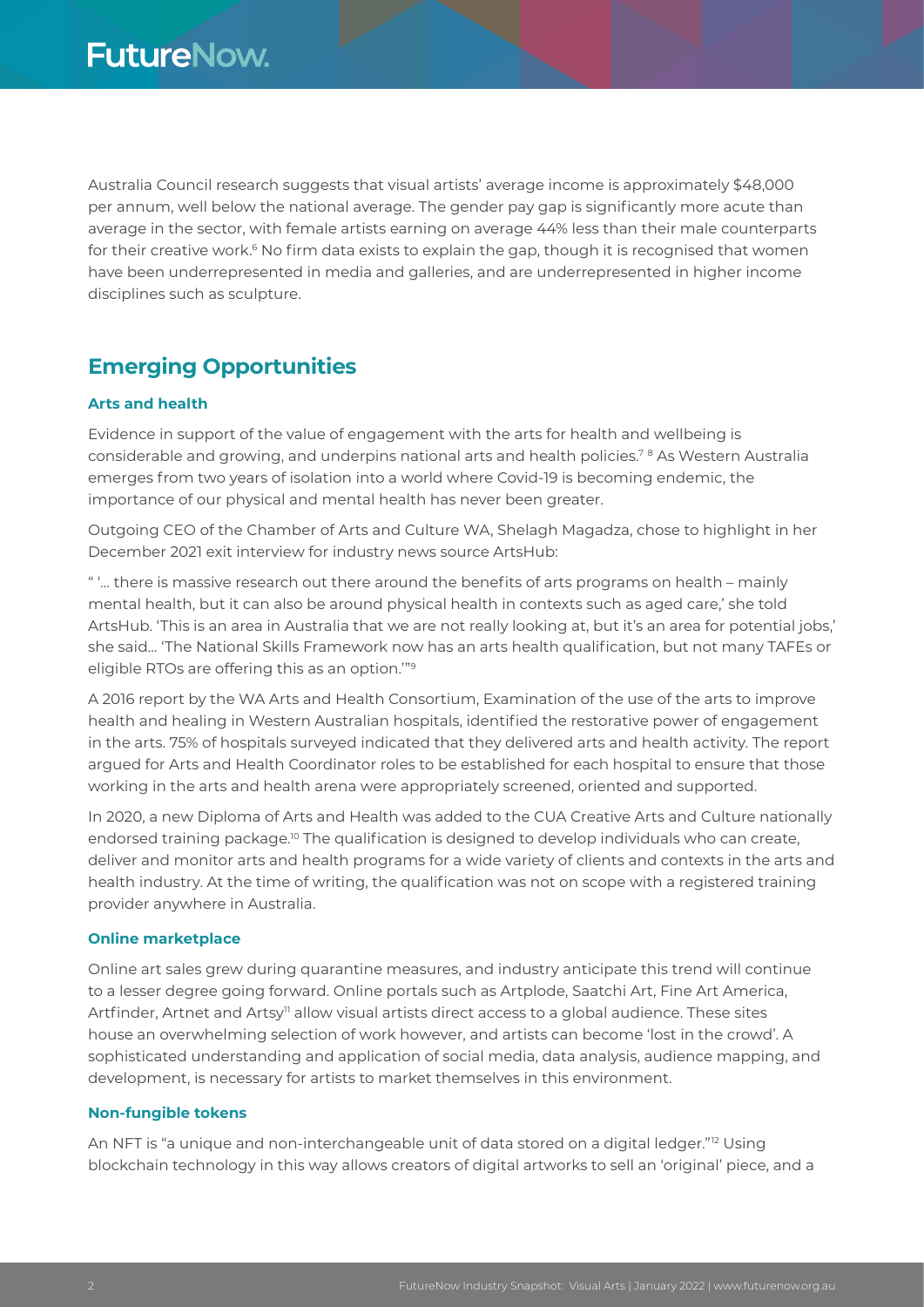buyer to 'own' it, while the same work continues to be widely available to view for free online.13 This may be comparable to images of a famous physical artwork being easily accessible while the original is privately owned.

Opinions remain mostly suspended with regards to the degree to which NFTs will create opportunities for a broader swathe of artists to access direct markets. To date, the majority of NFT sales activity has been concentrated among very few artists, and the technology has been criticised for perpetuating existing inequality in the art market, with more than half of sales to date being generated in the US, and less than 16% of artists being women.<sup>14 15 16</sup>

Many online tutorials and courses are available which promise to teach visual artists how to engage in the NFT space.<sup>17</sup>

#### **Public Art**

There are opportunities for local artists to work in the sphere of public art, partly driven by the Percent for Art scheme<sup>18 19</sup> and local government placemaking efforts.

Across the broader economy, branding and placemaking initiatives had been generating opportunities for visual artists prior to Covid-19. The Adnate Hotel<sup>20</sup>, opened in October 2019, was the first of Accor's Art Series hotels to feature a street artist. The trend has extended to private clients, with commissions to produce artworks for the public-facing walls of private residences becoming a growing market for local artists.<sup>21</sup> 22 These opportunities highlight the importance of artists' capacity to manage their own marketing and branding, as well as being able to communicate and write strategic proposals, grant applications and acquittals. A construction boom and resilient housing market may bode well for visual artists operating in this space in 2022.

## **Workforce Development Strategies**

## **Sector professional development**

The sector continues to prioritise career sustainability as a core issue. Sector strategy tends to be directed through peak organisations, with several arts organisations in Western Australia offering a range of professional development services to the workforce- including the Chamber of Arts and Culture WA, Australian Museums and Galleries Association, FORM, Regional Arts WA, Community Arts Network, Art on the Move, the Aboriginal Arts Centre Hub of WA, and Artsource. Despite challenging conditions, most of these organisations report a positive philanthropic environment has allowed them to continue to offer these programs through 2020-21.

Federal, state, and local government initiatives designed to provide continuing support to artists throughout the pandemic and recovery have mitigated some of the immediate pressures faced by artists  $23$  24 25

## **Aboriginal Arts Centres**

Estimates of the dollar value of the current Aboriginal visual arts market vary, with a figure between \$2-300M being a reasonably modest evaluation.<sup>26</sup> Art sales have been identified as "the primary or only source of non-government income" for many remote indigenous communities.<sup>27</sup> As well as the broader contribution the sector makes to the Australian economy, community goals around financial independence and self-determination are advanced by the work and success of the sector.

Impacts on the mostly remote Aboriginal Arts Centre sector were considerable in 2020-21, when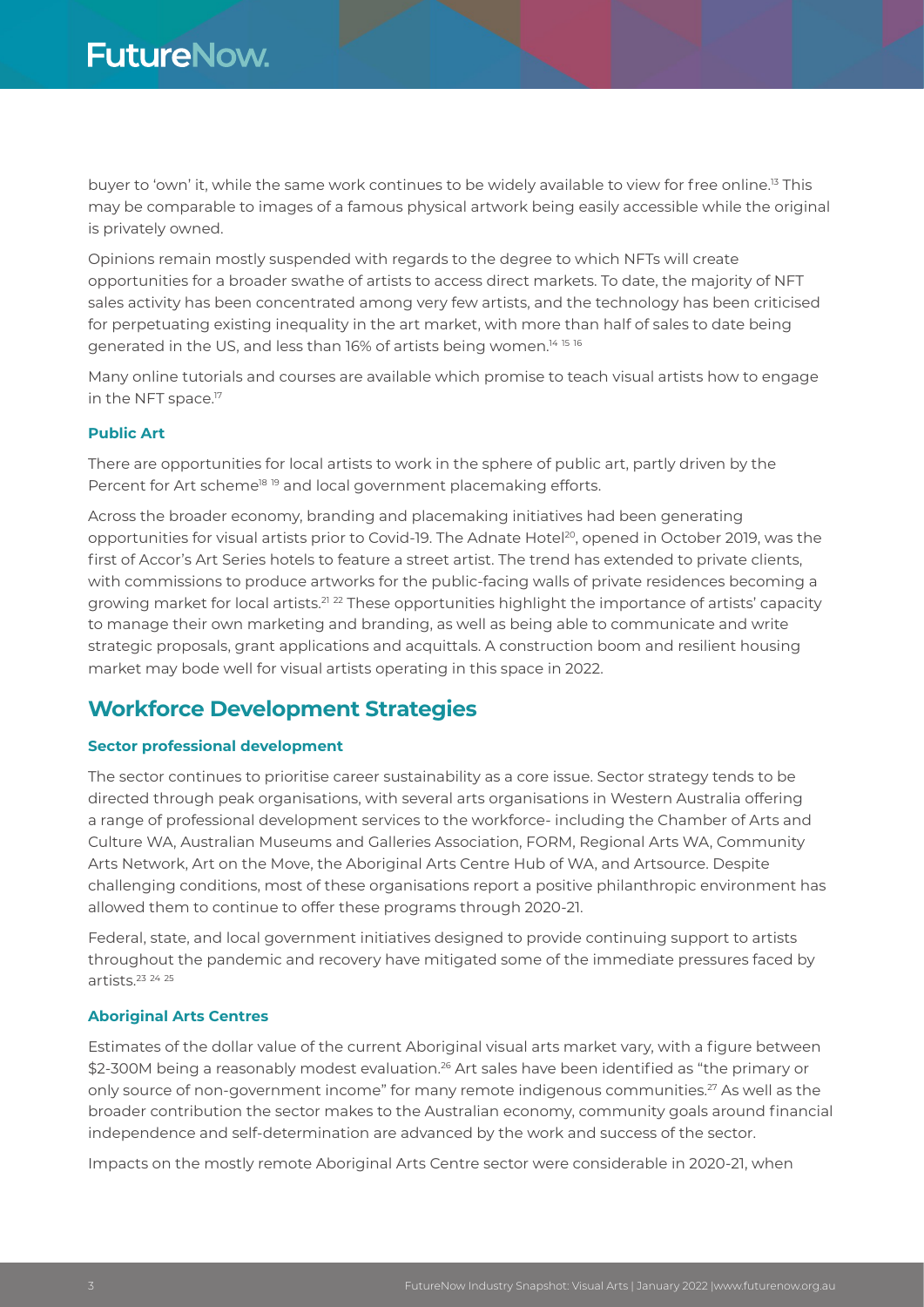many were isolated at the community level. Lucrative tourist markets were inaccessible, forcing the Centres to shift focus to online marketing and sales. This trend is likely to continue in the mediumterm and it will therefore be important for Aboriginal Art Centres to be able to access ecommerce and online marketing training. Several factors have historically inhibited remote communities from accessing training<sup>28</sup>, however an initiative coordinated through peak body AACHWA- Aboriginal Art Centre Hub WA- to deliver target units of competency from the Certificate II in Creative Industries to artists from remote communities may be a first step to alleviating some of these barriers.

#### **Broadening skills needs**

Artists and arts workers have an increased need for skills relating to career management; small business and contract management; online engagement, marketing, sales, and brand management; personal resilience and mental health management; and digital production methods including 3D printing and augmented reality. Units addressing these skills have been built into relevant vocational qualifications in recent years, however this broadening skills requirement is presenting challenges for training product development, with industry expressing concerns that students are missing opportunities to develop depth and rigour in core artistic skills because of the need to address a broad array of enterprise skills within the qualifications.

#### **Arts and Health**

FutureNow will work with key stakeholders in 2022 to better identify demand for these skills, and opportunities for a WA provider to offer the qualification.

Given the great difficulty visual artists face in building sustainable careers, this growing field of demand should be maximised in order to underpin the overall visual arts ecosystem across the state, and also to create the best possible environment for recovery for Western Australians facing health challenges.

## **Please get in touch with FutureNow**

FutureNow is continually seeking broad input from stakeholders and representatives in the Western Australian visual arts sector. If you would be interested in providing your perspective on this snapshot or related workforce matters for your sector, our Creative Industries Industry Manager would love to hear from you:

**Ann-Marie Ryan** | Industry Development Manager - Creative and Cultural Industries | Information Communications Technology

0459 982 357 | amryan@futurenow.org.au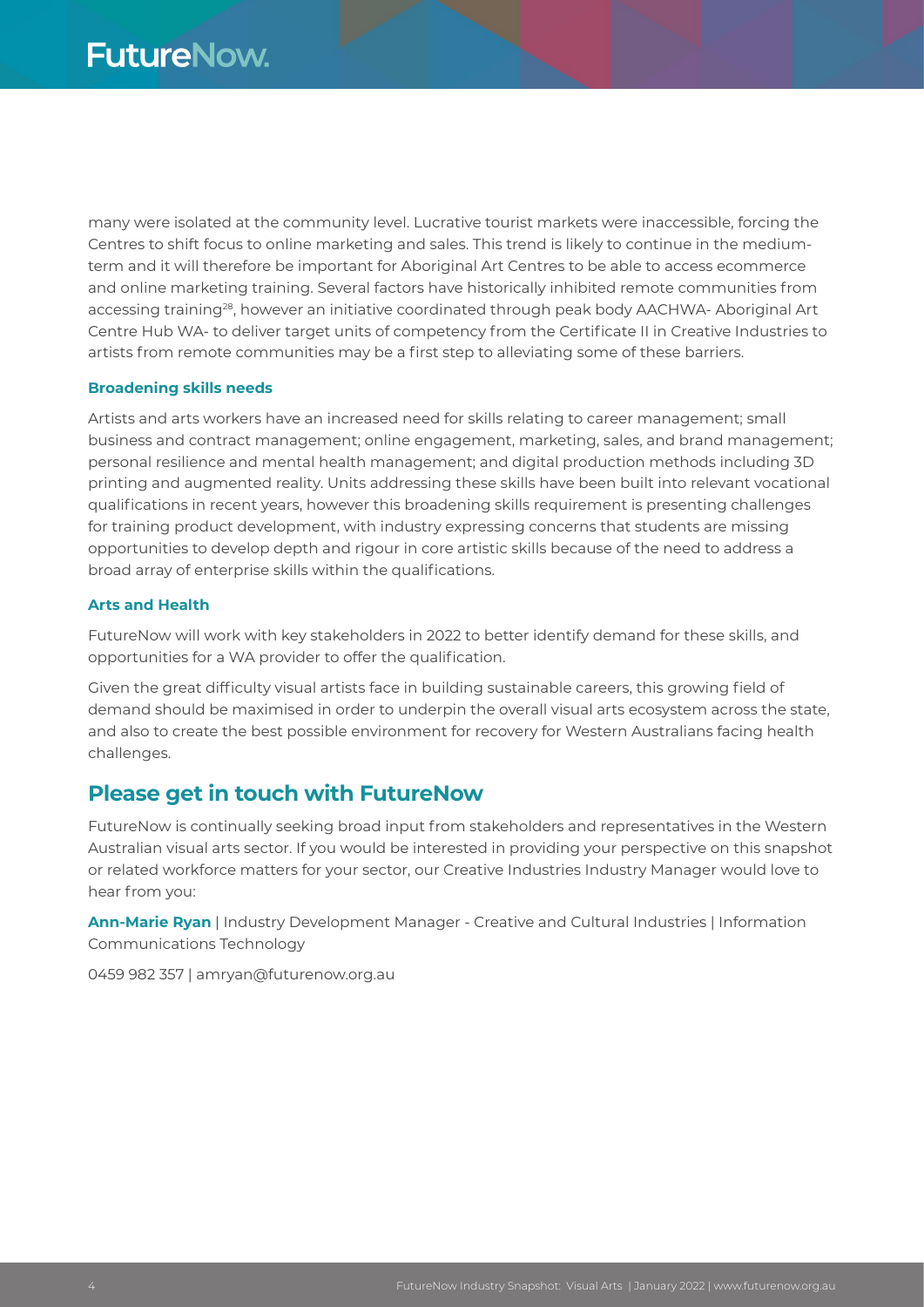## **FutureNow.**

## **References**

Note that unreferenced information in this snapshot is based on direct consultation by FutureNow with WA industry.

All references current as at 25.1.2022

- 1 https://www.christies.com/auctions/christies-encrypted#overview\_Nav
- 2 https://www.gemini.com/blog/paks-merge-drop-on-nifty-gateway-breaks-records-in-largest-everpublic-sale
- 3 https://joboutlook.gov.au/occupations/visual-arts-and-crafts-professionals?occupationCode=2114
- 4 https://visualarts.net.au/advocacy/policy-and-research/small-medium-s2m/
- 5 https://joboutlook.gov.au/occupations/visual-arts-and-crafts-professionals?occupationCode=2114
- 6 https://www.australiacouncil.gov.au/research/making-art-work/
- 7 https://australiacouncil.gov.au/wp-content/uploads/2021/07/Creating-Our-Future-Spotlight-onhealth-and-wellbeing.pdf
- 8 https://www.frontiersin.org/articles/10.3389/fpsyg.2021.650314/full

9 https://www.artshub.com.au/news/features/exit-interview-shelagh-magadza-chamber-of-artsand-culture-wa-2519520/

- 10 https://training.gov.au/Training/Details/CUA51320
- 11 https://www.artsy.net/
- 12 https://en.wikipedia.org/wiki/Non-fungible\_token
- 13 https://www.theverge.com/22310188/nft-explainer-what-is-blockchain-crypto-art-faq
- 14 https://www.artshub.com.au/news/opinions-analysis/nfts-the-pros-and-cons-262268-2370580/
- 15 https://www.artshub.com.au/news/features/nfts-a-year-in-review-2517769/
- 16 https://arttactic.com/product/nft-art-market-report-november-2021/
- 17 https://www.skillshare.com/browse/nft?via=class-details-about-page
- 18 https://www.wa.gov.au/organisation/department-of-finance/percent-art-scheme
- 19 https://www.dca.wa.gov.au/DevelopingArtsandCulture/publicart/percent-for-art-scheme/
- 20 https://www.artserieshotels.com.au/adnate/

21 https://thewest.com.au/business/property/street-art-the-quirky-way-to-add-value-to-a-perthhome-ng-b88572564z

22 http://www.brentonsee.com.au/about.html

23 https://visual.artshub.com.au/news-article/news/visual-arts/gina-fairley/105m-in-acquisitionsand-programming-to-future-proof-arts-engagement-261049?utm\_source=ActiveCampaign&utm\_ medium=email&utm\_content=Arguments+for+arts+inquiry+submissions%2C+how+the+Archibald+is +COVID-different%2C+and+the+choir+that+unites+in+iso%2C+plus+awards+and+reviews&utm\_camp aign=AHAU+Midweek%3A+Arguments+for+arts+Inquiry+submissions%2C+how+Archibald+is+COVID-